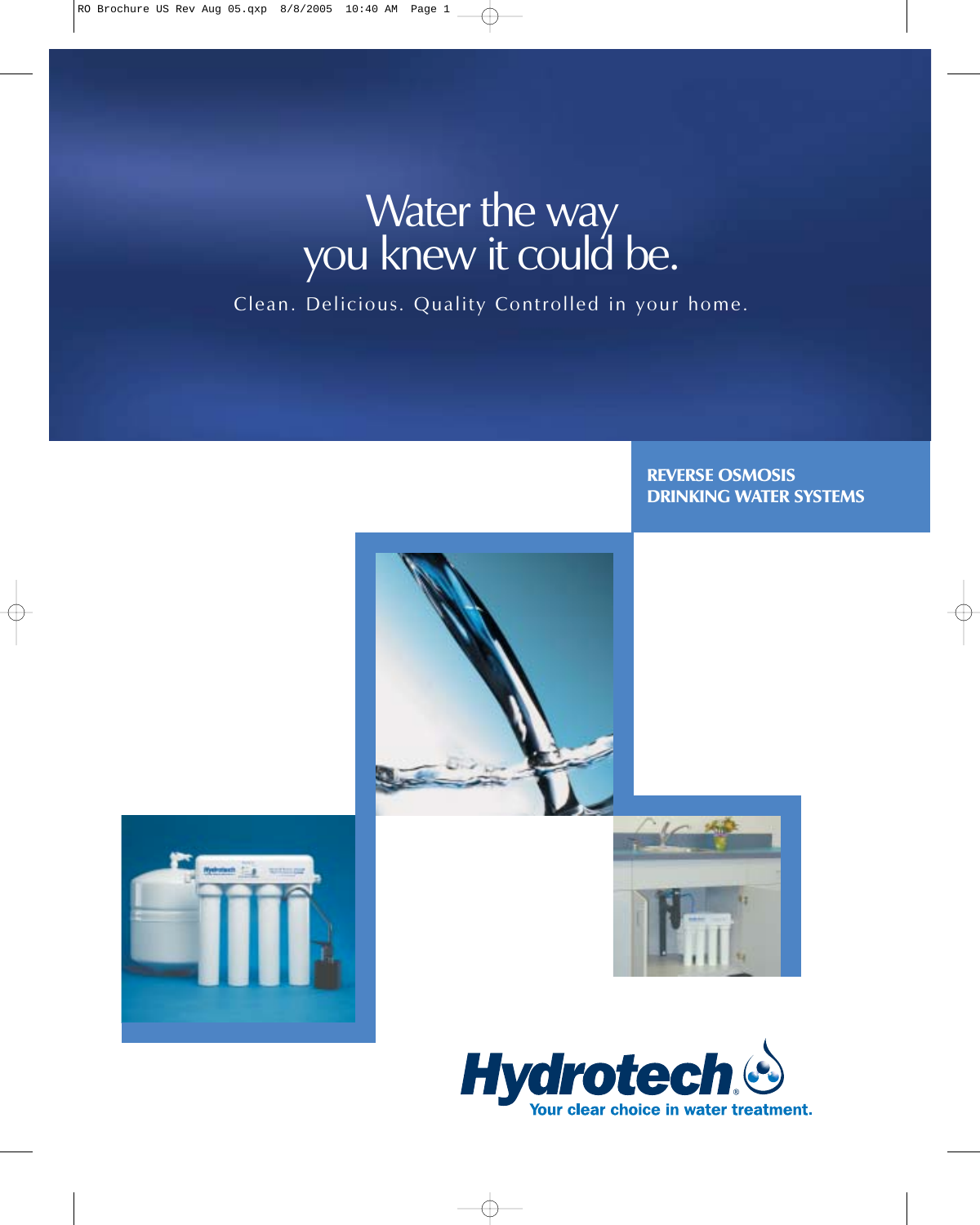

Models 4VTFC75G-PB 4VTFC50G-PB 4VTFC25G-PB 4VTFC9G-PB

 $A = 1$ 





With the quality of our drinking water increasingly coming into question, people are now looking for alternative sources of quality water. Hydrotech® Reverse Osmosis Drinking Water Systems provide the most convenient and economical solution. Neatly stored under the counter, Hydrotech<sup>®</sup> provides you with clean and delicious water right from its own dedicated tap.

All Hydrotech® Reverse Osmosis Systems include 3/8" outlet tubing to the faucet for higher flows, quick connect fittings and color-coded tubing for easy installation and servicing. All systems are backed by a two-year limited warranty. The Smartap® water quality monitor found on the Push Button designated model is backed by a five-year limited warranty.

#### About Hydrotech

Hydrotech is one of North America's largest suppliers of water treatment equipment. For more than two decades, Hydrotech has been the leader in reverse osmosis water treatment technology, designing and manufacturing state-of-the-art systems for residential and commercial applications.

## Premier Push Button Monitored Reverse Osmosis Systems 123 Series

The 4VTFC75G-PB, 4VTFC50G-PB, 4VTFC25G-PB and 4VTFC9G-PB Hydrotech® Reverse Osmosis Drinking Water Systems combine mechanical filtration with reverse osmosis technology for effective water treatment in point-of-use applications. These models are equipped with the patented Smartap® Push Button Monitor, which compares the feed water to the product water to determine water quality performance. The Smartap® Push Button Monitor is activated at the touch of the button. In addition, these models include standard features such a Thin Film Composite membrane, sediment filter, pre-activated carbon filter, post carbon filter, automatic shutoff, chrome-plated air gap faucet and a metal storage tank.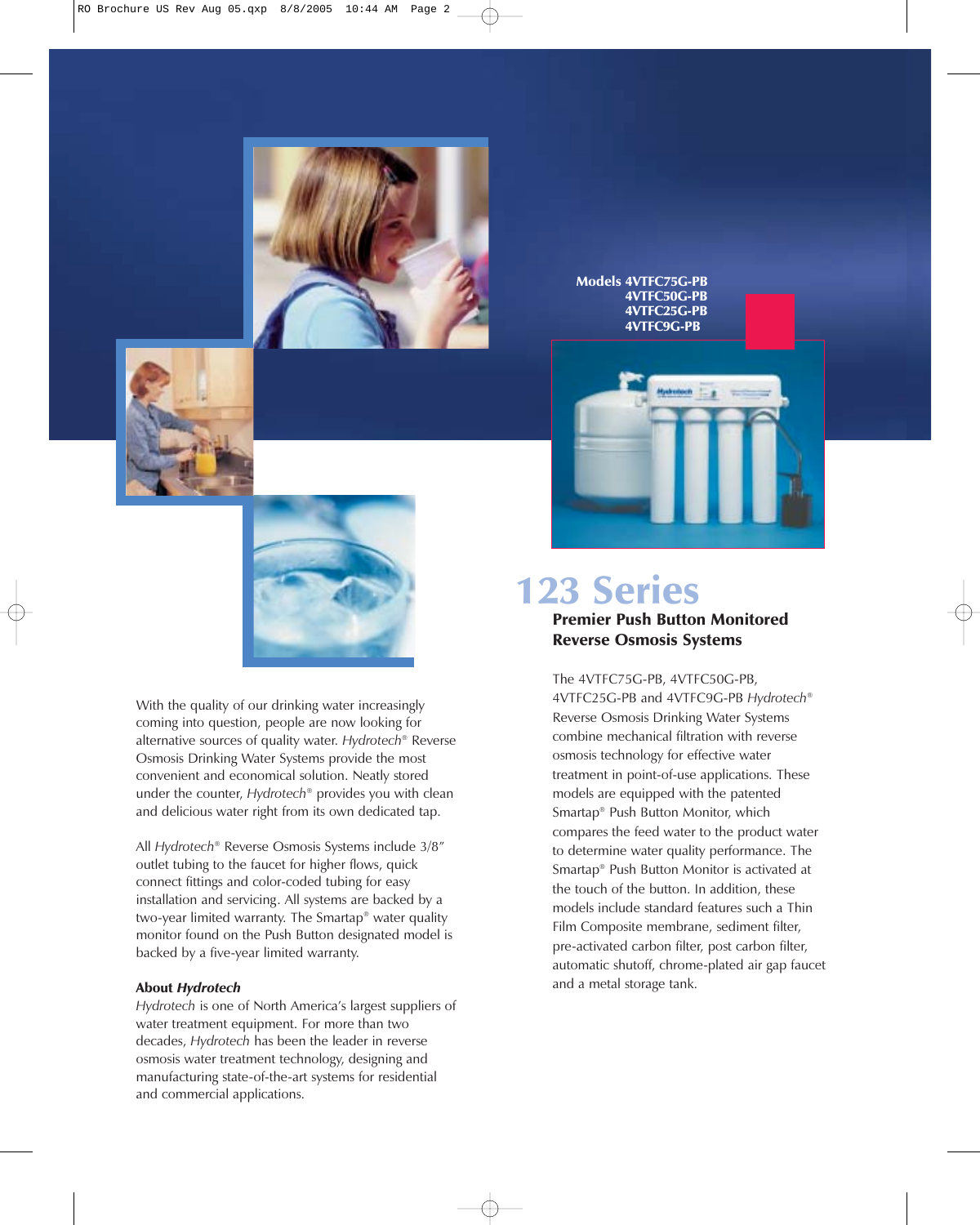# Bottled water quality . . . convenient and at a fraction of the cost



## High Quality Four-Stage 123 Series 123 Series

Reverse Osmosis Systems

The 4VTFC75G, 4VTFC50G, 4VTFC25G and 4VTFC9G *Hydrotech*® Reverse Osmosis Drinking Water Systems combine mechanical filtration with reverse osmosis technology for effective water treatment in point-of-use applications. In addition, these models include standard features such as a Thin Film Composite membrane, sediment filter, pre-activated carbon filter, post carbon filter, automatic shutoff, chrome-plated air gap faucet and a metal storage tank.

Model 3VTFC50G



## Compact Three-Stage Reverse Osmosis Systems

The 3VTFC50G *Hydrotech*® Reverse Osmosis Drinking Water System provides good, clean water for those who have limited space. This dual purpose pre-filter results in a smaller width, perfect for those tight installations or narrow enough to fit behind a water cooler. The system combines mechanical filtration with reverse osmosis technology for effective water treatment in point-of-use applications. This model also features a Thin Film Composite membrane, a dual purpose sediment and activated carbon pre-filter, post carbon filter, automatic shutoff, chrome-plated non-air gap faucet and a metal storage tank.